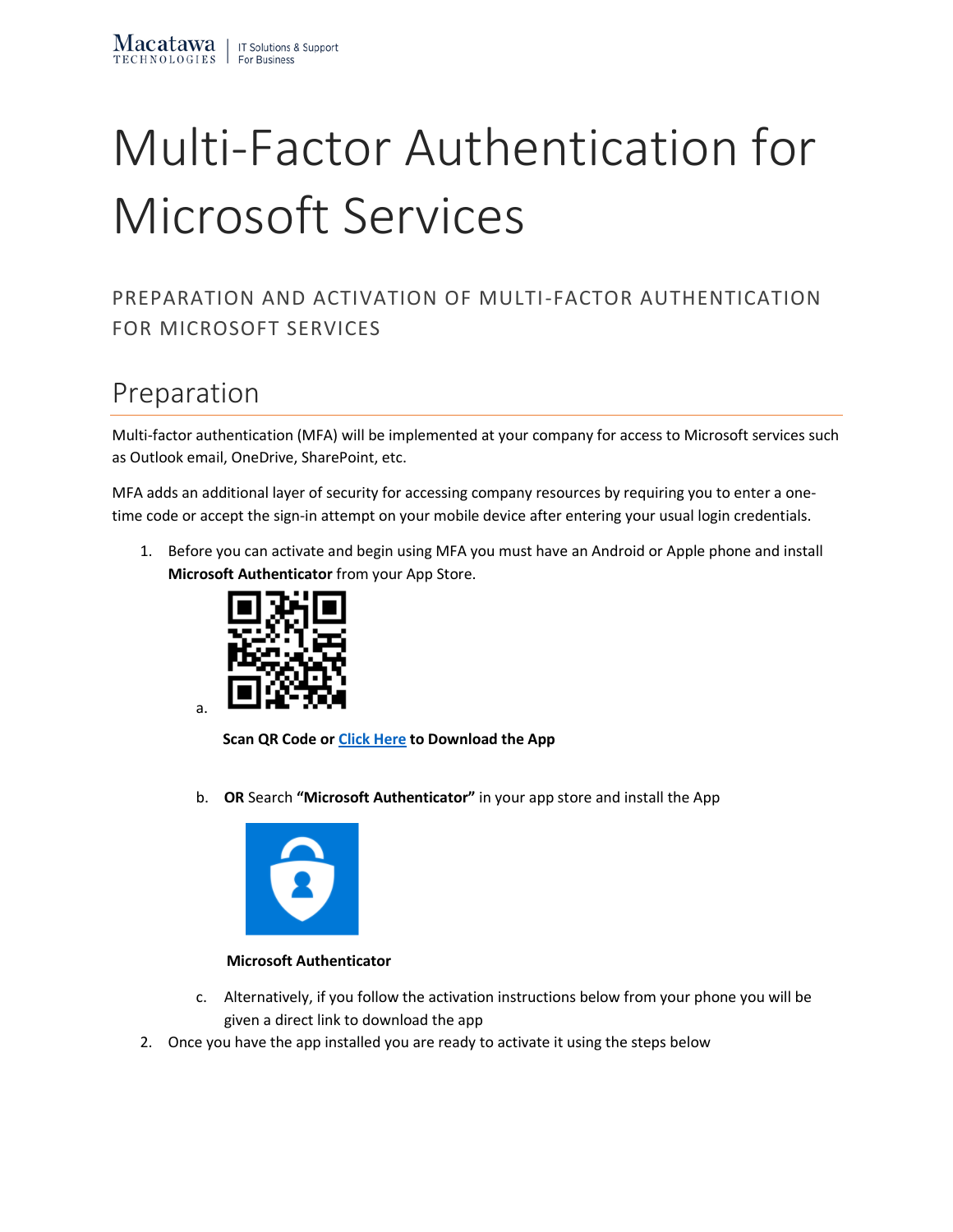### Activation

You will be given a time frame for when MFA will be implemented for your company. If activation is not completed before this implementation occurs, you may not be able to access Microsoft resources such as email.

- 1. Visit the following link to begin activation: <https://mysignins.microsoft.com/security-info> This can be done from your phone or a computer. The steps in this guide assume you are doing it from a computer.
	- a. Log in with your company e-mail and password and click **next** on the following screen.

#### More information required

| Your organization needs more information to keep<br>your account secure |  |
|-------------------------------------------------------------------------|--|
| Use a different account                                                 |  |
| Learn more                                                              |  |
|                                                                         |  |

b. Under Security info select "**Add method**" and select "**Authenticator App**"

| <b>My Sign-Ins</b>          |                                                                                 |
|-----------------------------|---------------------------------------------------------------------------------|
| <b>Q</b> Overview           | Security info                                                                   |
| $\frac{1}{2}$ Security info | These are the methods you use to sign into your account or reset your password. |
| Organizations               | + Add method                                                                    |
| 口 Devices                   | No items to display.                                                            |
| A Privacy                   | Lost device? Sign out everywhere                                                |

- c. If you have not yet downloaded the app you will be giving a link to do this. Otherwise click next to continue and follow the instructions.
- d. When you see a QR displayed on your computer screen, from your Authenticator app on

your phone choose the **+** icon to add an account, choose "**Work or school account**" and "**Scan QR code**"

- e. Press next on the computer and approve the test sign-in on your mobile device
- f. You should now see "**Microsoft Authenticator**" listed in the authentication methods
- g. (optional) Add a cell phone number in case of lost access to the mobile app using **Add Method > Phone**
- h. At the main security info screen under Default sign-in method be sure that "Microsoft Authenticator" is set for the best experience. Text message verification should only be used as a backup. Click on **Change** if you need to change the method. If everything looks okay, you are finished!